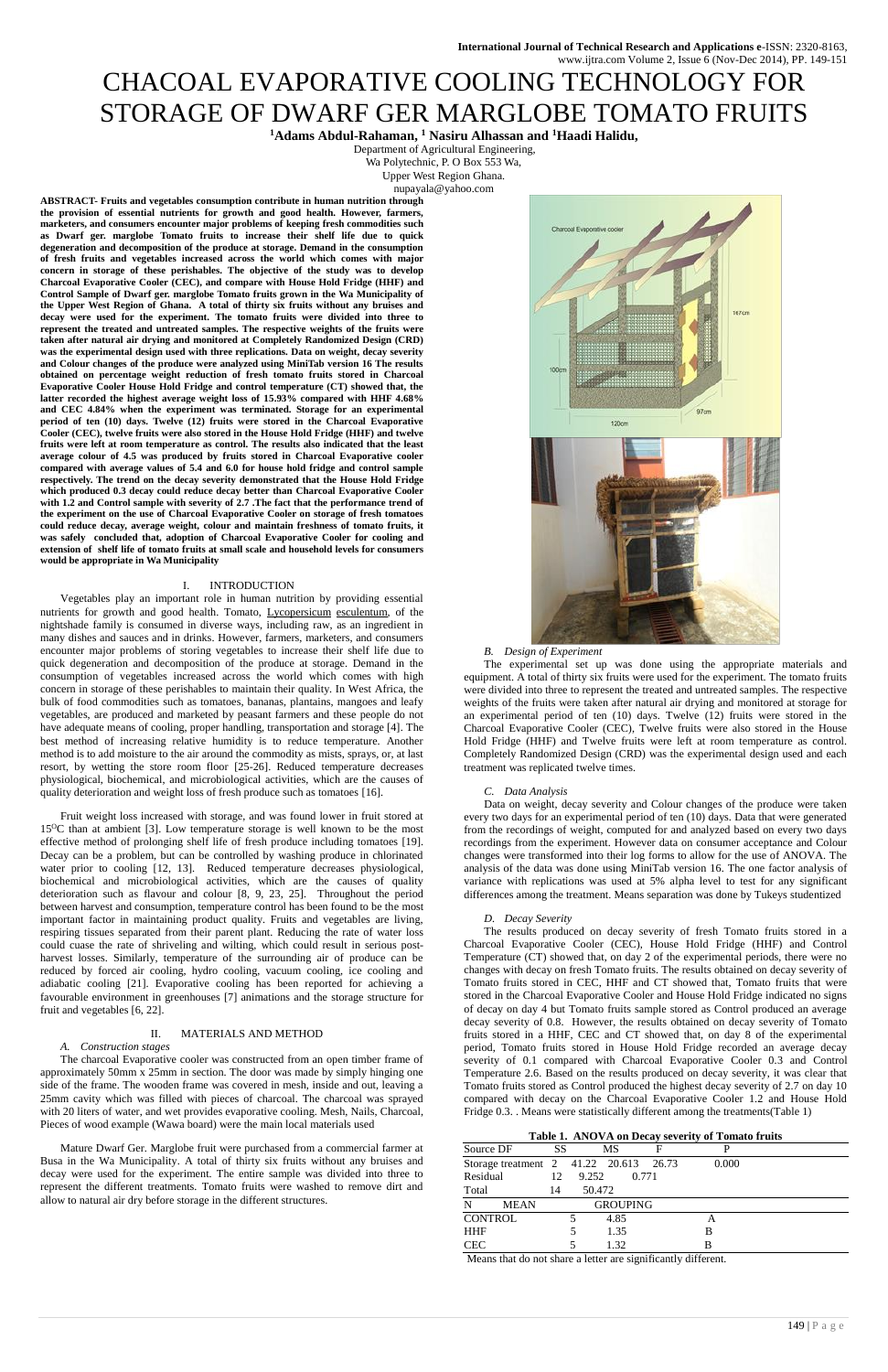150 | P a g e

#### *E. Peel Colour appearance*

The results produced on colour changes of Tomato fruits stored in a Charcoal Evaporative Cooler (CEC), House Hold Fridge (HHF) and Control Temperature (CT) indicated that, on day 2 of the experimental period, there were changes with the colour of fresh Tomato fruits stored in CEC 2.3 as compared with HHF 2.0 and CT 2.0. However, on day 6 of the experimental period the results obtained on colour changes of tomato fruits stored in a CEC, HHF and CT demonstrated that, there was gradual increase in colour on Tomato fruits stored at Control Temperature 2.6 compared with Charcoal Evaporative Cooler 2.3 on day 6 of the experimental periods. Also, the results obtained on colour changes of fresh tomato fruits stored in a Charcoal Evaporative Cooler, HHF and CTS indicated that, on day 8 of the experimental period Tomato fruits stored in the Charcoal Evaporative cooler indicated an average colour of 5.4 compared with House Hold Fridge 4.5 and Control Temperature 6.0. Based on the results produced on colour, it was clear that Tomato fruits stored as control Temperature produced a high average colour of 6.0 on day 10 compared with Charcoal Evaporative Cooler 5.4 and House Hold Fridge, 4.5. The results could not statistically produce any significant difference.(Table 2)

**Table 2. ANOVA on Peel colour of Tomato fruits**

| Source            |    | DF    | SS          | MS   | F               | P     |  |
|-------------------|----|-------|-------------|------|-----------------|-------|--|
| Storage treatment | 2  | 3.43  | 1.72        | 1.01 |                 | 0.387 |  |
| Residual          | 15 | 25.46 | 1.70        |      |                 |       |  |
| Total             |    | 28.89 |             |      |                 |       |  |
|                   | N  |       | <b>MEAN</b> |      | <b>GROUPING</b> |       |  |
|                   |    |       |             |      |                 |       |  |
| <b>CONTROL</b>    | 6  | 3.717 |             | A    |                 |       |  |
| <b>HHF</b>        | 6  |       | 3.250       |      | А               |       |  |
| <b>CEC</b>        | 6  | 2.650 |             |      | А               |       |  |

Means that do not share a letter are significantly different.

#### *F. Percentage Weight reduction*

The results obtained on percentage weight loss of fresh Tomato fruits stored in a Charcoal Evaporative Cooler, House Hold Fridge and Control Temperature showed that, Tomato fruits stored in a CEC recorded an average weight of 0.58% compared with HHF 0.76% and Control sample with an average weight loss of 2.11%.

However, on day 6 of the experimental period, the results produced on percentage weight loss indicated that, there was gradual loss of weight in Tomato fruits stored in the CEC with 1.47% compared with the weight of Tomato fruits stored in HHF 3.24% and CT 9.52%.

## **International Journal of Technical Research and Applications e**-ISSN: 2320-8163, www.ijtra.com Volume 2, Issue 6 (Nov-Dec 2014), PP. 149-151 III. DISCUSSIONS

Based on the results produced on percentage weight loss of Tomato fruits stored in CEC, HHF and CT on 10 days of the experimental period, it was clearly indicated that Tomato fruits stored as control temperature (CT) recorded the highest average weight loss of 15.93% compared with HHF 4.68% and CEC 4.84%. . Means were statistically different among the treatments (Table 3)

| Table 3. ANOVA on Percentage weight reduction of Tomato fruits |  |  |  |  |  |  |  |
|----------------------------------------------------------------|--|--|--|--|--|--|--|
|----------------------------------------------------------------|--|--|--|--|--|--|--|

| Source              | DF | SS          | МS   | F    |                 |  |
|---------------------|----|-------------|------|------|-----------------|--|
| Storage treatment 2 |    | 152         | 75.7 | 6.98 | 0.010           |  |
| Residual            | 12 | 130         | 10.9 |      |                 |  |
| Total               | 14 | 282         |      |      |                 |  |
|                     | N  | <b>MEAN</b> |      |      | <b>GROUPING</b> |  |
|                     |    |             |      |      |                 |  |
| <b>CONTROL</b>      | 5  | 9.33        |      | А    |                 |  |
| <b>HHF</b>          |    | 3.03        |      | В    |                 |  |
| <b>CEC</b>          |    | 2.214       |      | В    |                 |  |

Means that do not share a letter are significantly different.

# *G. Sensory Evaluation*

The results produced by the data on decay severity of tomato fruits stored at  $8^{\circ}C$ 18<sup>o</sup>C and 28<sup>o</sup>C demonstrated that, there was significant difference in decay on the first six days. However the results obtained from the statistical analysis on decay severity of tomato fruits stored at  $8^{\circ}$ C 18 $^{\circ}$ C and 28 $^{\circ}$ C demonstrated that, there were no significant differences in decay severity of produce on day 8 and day 10 of the experimental period (Table 4.1 to 4.3). The difference in decay of produce for the first six days may be attributed to microbial activities. In this research, the findings agreed with similar research which indicated that, tomato is often affected by Alternaria rot or Alternaria alternate and microbial activities that cause decay at higher temperatures [11, 5]. The differences produced by the results on decay severity could also be due physiological breakdown and natural ripening process. This statement agreed with earlier findings which indicated that, deterioration of fresh commodities can result from physiological breakdown due to natural ripening process, water loss, temperature injury, physical damage or invasion by microorganisms [18, 19]. The differences produced by the results on decay severity as storage period proceeds could also be due improper handling of produce at storage. This statement agreed with earlier statement which demonstrated that injuries that are visible on fruits and vegetables are caused by mishandling or other cause which leads to cracks, bruises, cuts or abrasion which makes the produce not attractive and also less remarkable [10]. The difference in decay of produce may also be attributed to the nature of the storage devices.

The results obtained from the data on sensory evaluation test scored by 15 untrained panelists on overall acceptance and texture of tomato fruits stored in a CEC, HHF and CT showed that, a high level of overall acceptability and texture was found with fruits stored in the CEC which recorded an average acceptable and texture value of 8.07 and 2.33 respectively. However the results obtained from the data on sensory evaluation test scored by 15 untrained panelists on overall acceptance and texture of fresh tomato fruits stored in a CEC, HHF and CT indicated that, an average acceptable and texture value of 6.0 and 1.73 was scored by the panelist for fresh tomato fruits stored in CT and results produced on fresh tomato fruits stored in the House Hold Fridge (HHF) recorded an average acceptable value of 7.27 whereas 2.13 was also scored for texture by 15 untrained panelists.

Based on the results produced on texture and overall acceptance of Tomato fruits stored in CEC, HHF and CT for 10 days of the experimental period, it was clearly indicated that out of 15 untrained panelists Tomato fruits stored in the CEC recorded the highest overall acceptance of 8.07 compared with HHF 7.27 and control sample 6.60. Means were statistically different among the treatments (Table 4)

| Table 4. ANOVA on sensory evaluation of Tomato fruits                                                                |             |             |      |      |                 |  |  |  |  |
|----------------------------------------------------------------------------------------------------------------------|-------------|-------------|------|------|-----------------|--|--|--|--|
| Source                                                                                                               | DF SS<br>MS |             | F    | P    |                 |  |  |  |  |
| Storage treatment                                                                                                    | 2 16.18     |             | 8.09 | 3.05 | 0.058           |  |  |  |  |
| Residual                                                                                                             | 42 111.47   |             | 2.65 |      |                 |  |  |  |  |
| Total                                                                                                                | 44 127.67   |             |      |      |                 |  |  |  |  |
|                                                                                                                      | N           | <b>MEAN</b> |      |      | <b>GROUPING</b> |  |  |  |  |
|                                                                                                                      |             |             |      |      |                 |  |  |  |  |
| <b>CONTROL</b>                                                                                                       | 15          | 8.07        |      | А    |                 |  |  |  |  |
| <b>HHF</b>                                                                                                           | 15          | 7.27        |      | AB   |                 |  |  |  |  |
| <b>CEC</b>                                                                                                           | 15          | 6.60        |      | B    |                 |  |  |  |  |
| $M_{\odot}$ and $A_{\odot}$ and $A_{\odot}$ are strongly interesting the strongly set of $\sim 1100$ and $\sim 1100$ |             |             |      |      |                 |  |  |  |  |

Means that do not share a letter are significantly different

*A. Decay Severity* 

#### *B. Peel Colour appearance*

The result produced by statistical analysis on colour changes of tomato fruits stored at 8°C 18°C and 28°C demonstrated that, there was no significant difference in colour on day 2. However the results obtained from the statistical analysis on colour changes of tomato fruits stored  $8^{\circ}$ C 18 $^{\circ}$ C, 28 $^{\circ}$ C demonstrated that, there were significant differences in colour of produced on day 6, and day 8 of the experimental period (Table 4.1 to 4.4). The difference in colour of produce may be attributed to, the storage period and low relative humidity. In this research, the findings agreed with similar research which indicated that, no significant influence on colour, and texture was observed on tomato fruits stored at  $18^{\circ}$ C and  $28^{\circ}$ C after 2 days at storage [20]. The differences that were observed on the results could also be due to storage temperature which confirmed the findings reported by [2]. which demonstrated that fruits stored at temperatures higher than 8°C are most likely to record a low average in terms of colour. The differences produced by the results on colour changes as storage period proceeds could also be due to the characteristics of control sample without any protective skin. This statement agreed with earlier statement which demonstrated that tomato fruits stored as control are vulnerable to discoloration because of damaged cells and tissues, and lack of protective skin [17].

#### *C. Percentage Weight Reduction.*

The results obtained from the statistical analysis on percentage weight loss of tomato fruits stored at  $8^{\circ}$ C,  $18^{\circ}$ C and  $28^{\circ}$ C indicated that, there were significant differences in weight loss of tomato fruits stored at  $8^{\circ}$ C,  $18^{\circ}$ C and  $28^{\circ}$ C from day 2 to day 10 of the experimental period. (Figure 4.1 to 4.4). The factor that may have accounted for the results obtained could be respiration rate. In this research, the findings confirmed earlier research which demonstrated that, rise in temperature increases respiration rate substantially which leads to dehydration resulting in weight loss of tomato fruits stored in a cooler [26,24]. Also [15] demonstrated that in most vegetable products, when the external oxygen presence is low, there is decrease of respiration activity, which is attributed to reduction of oxidize activities, such as polyphenol-oxidase, ascorbate-oxidase and glycolic-oxidase. The difference in fruit weight loss increased as the storage periods proceeds. Which agreed with similar findings which demonstrated that, tomato fruits increased weight loss with storage [3]. The difference in fruit weight loss could be due to physical and chemical processes. The statement agreed with earlier findings which demonstrated that, a number of chemical and physical processes take place in vegetables during shelf storage also, quality of most fruits and vegetables is affected by water loss during storage, which depends on the temperature and relative humidity conditions [14].

#### *D. Sensory Evaluations*

The results obtained from the statistical analysis on sensory evaluation on consumer acceptance of tomato fruits stored at  $8^{\circ}$ C,  $18^{\circ}$ C and  $28^{\circ}$ C was evaluated by 15 untrained panelists who indicated that, there were significance differences of tomato fruits stored at  $8^{\circ}$ C,  $18^{\circ}$ C and  $28^{\circ}$ C of the experimental period. (Table 4.1) and 4.2). The difference in texture of the produce could be attributed to mishandling at storage. However, in this research, the findings agreed with earlier statement which demonstrated that tomatoes are highly perishable and very susceptible to mechanical damage [1]. The difference in overall acceptance of the produce could be attributed to the maturity stage. The findings agreed with earlier statement reported by [5] which demonstrated that, there was influence of tomato cultivar and maturity stage on the postharvest quality of tomatoes stored under different conditions. Based on the results obtained on decay severity of tomato fruits store in Charcoal Evaporative Cooler and House Hold Fridge for an experimental period of ten (10) days, significant difference waere found with the use of Charcoal Evaporative Cooler and House Hold Fridge on Decay severity of fresh tomato fruits stored on day 2, 4 and 6 of the experimental period. However, no significant difference was found with decay severity of produce stored on day 8 and day 10 of the experimental period (Table 4.1 to 4.3) and therefore the first null hypothesis cannot be validated.

Also, the results produced no significant difference in colour on day 2 of tomato fruits stored with Charcoal Evaporative Cooler and House Hold Fridge, However the results obtained from the analysis on colour changes of tomato fruits stored at 8°C and 18°C, demonstrated that, there were significant differences in colour of produced on day 6, and day 8 of the experimental period (Table 4.1 to 4.4) and therefore the second null hypothesis cannot be claimed.

The results obtained on percentage weight loss of fresh tomato fruits store in Charcoal Evaporative Cooler and House Hold Fridge showed that, there were significant differences in weight loss of tomato fruits stored at  $8^{\circ}$ C,  $18^{\circ}$ C and  $28^{\circ}$ C from day 2 to day 10 of the experimental period. (Figure 4.1 to 4.4) which demonstrated that the differences in weight loss was affected by storage temperature, relative humidity and respiration rate of fresh tomato fruits stored in Charcoal Evaporative Cooler and House Hold Fridge.